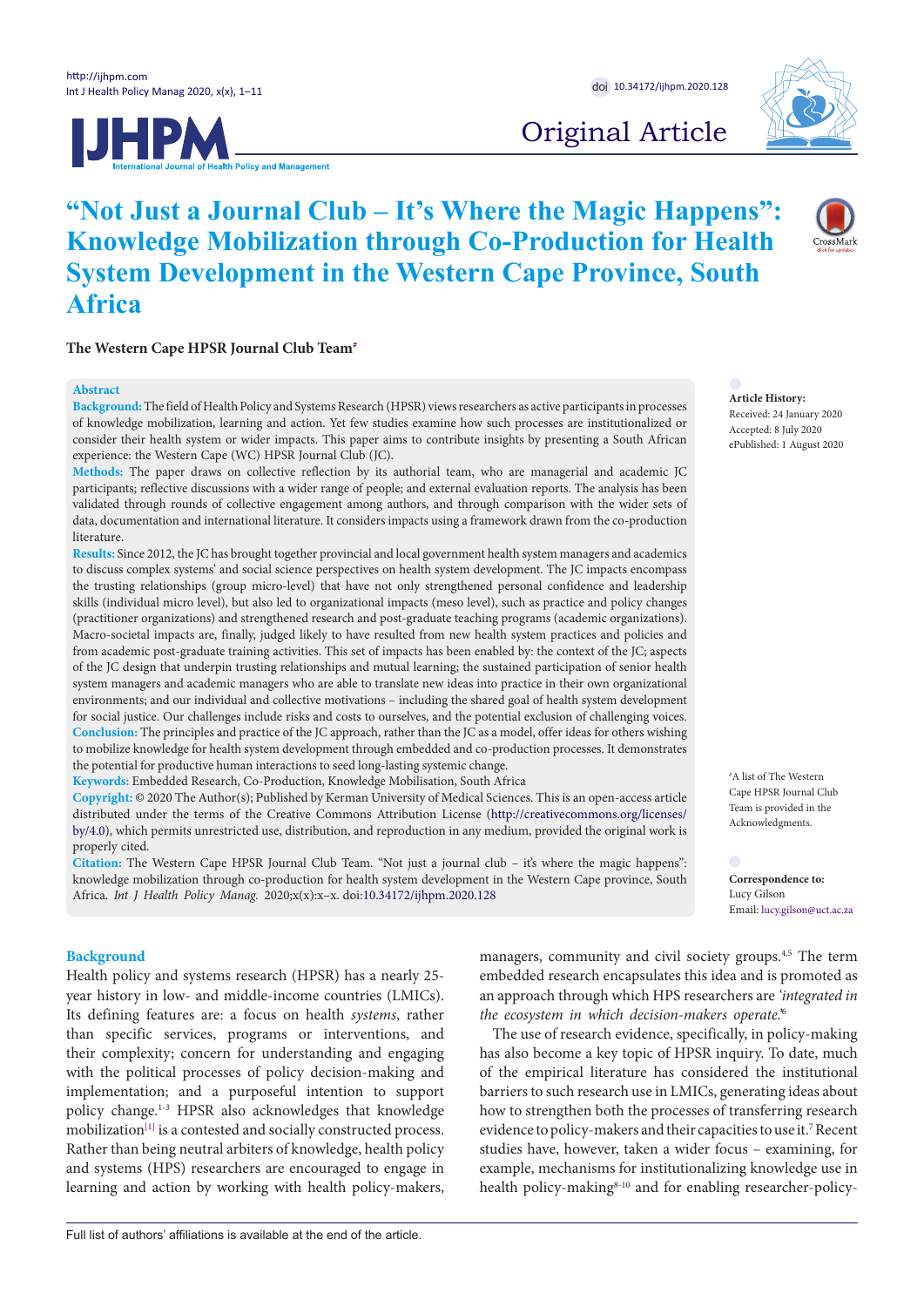# **Key Messages**

#### **Implications for policy makers**

- Health policy and systems research (HPSR), rooted in complex systems perspectives, offers valuable ideas and lessons for health system development.
- Establish and sustain mechanisms of dialogue and debate with health policy and systems (HPS) researchers to generate contextually relevant and implementable ideas about health system development.
- Work with researchers to develop HPSR projects that address current health system development needs.
- Recognize that your own personal practices as well as routine processes, not just health policy documents, are mechanisms of health system development.
- Fund health system managers to participate in post-graduate health policy and system training programs, including leadership development, and so strengthen health systems.

#### **Implications for the public**

Researchers and policy-makers need to engage in dialogue and debate with each other, as well as other groups, to share their experiences and together generate ideas about how to strengthen health systems in ways that benefit the whole population. We report on a South African experience of bringing researchers and policy-makers together and show how simply talking to each other can generate ideas and practices that can strengthen health systems, as well as related research and university training programs. These different groups of people often work in their own worlds and do not invest energy in learning from each other. However, our experiences show that it does not take much time or effort to think together and generate new ideas that have relevance to health system strengthening. It does, however, take commitment and trust.

maker partnerships<sup>11</sup> Knowledge mobilization for health policy-making and management is also an important, but disconnected, area of inquiry in higher income countries. In these settings there has again been growing emphasis on the types of collaborative research practices that are embraced by the term 'embedded research.' These include integrated knowledge translation,<sup>12</sup> the co-production of knowledge in local contexts (by researchers, policy-makers, managers, practitioners, and/or service users and their families: [Box 1\)](#page-1-0) as well as broader collaborations and networks to share and transform knowledge.13 In these latter approaches, knowledge mobilization is understood as *'the activation of available knowledge within a given context'* by those who will use it, where the boundaries between knowledge producer and user are blurred.14 Such collaboration is seen as particularly appropriate in addressing complex problems and systems, as combining knowledge sources (research, theory, policy and practice) is judged necessary to support system change.<sup>15</sup> Recent reviews of experience from both LMIC and higher income countries settings have, however, concluded that further research is needed to understand how processes of institutionalizing knowledge use/knowledge mobilization develop over time, as well as to consider their health system and wider impacts.<sup>7,13,16,17</sup>

This paper seeks, therefore, to contribute to current literature by describing an experience of knowledge coproduction/mobilization for health system development, from Cape Town, South Africa. An embedded HPSR hub – a collaboration between 2 universities<sup>[\[2\]](#page-9-1)</sup> – was established in 2012 to, amongst other things, draw *'the tacit knowledge of experienced practitioners into the task of better understanding health policy and health systems, and how to strengthen policy implementation and system performance'* (CHESAI proposal 2012). To support this networking and thinking, the Western Cape (WC) HPSR Journal Club (JC) sought to be an *'open space in which to initiate dialogue and discussion among the different HPS research groups and with practitioners about what HPSR entails and can offer'* (CHESAI annual report

2012-2013). This paper considers the JC as a mechanism of knowledge co-production. It explores whether and how the JC has catalyzed networking and knowledge mobilization towards health system development, as well as what factors have supported and challenged it, over the period 2012-2019.

In the next section we outline the methods used in preparing the paper. Next we describe the JC and consider its impacts, before discussing the factors enabling and challenging it and how this experience adds to the current literature. Finally, we draw out some conclusions about these experiences.

#### **Methods**

Based on collective reflection by the authorial team, this paper presents a form of structured reflection – as also used more widely in literature on practitioner-researcher engagements.<sup>8,19</sup>

In May 2019 a group of 15 core JC participants, who comprise both senior public sector health managers (from the WC Government's Department of Health and the City of Cape Town's health department) and HPSR academics (from the Universities of Cape Town and the WC), met together over two,

#### <span id="page-1-0"></span>**Box 1.** Key Elements of Research Co-Production<sup>13</sup>

- Co-production is generally defined as '*a process through which inputs from individuals who are not [generally] 'in' the same organization are transformed into goods and services'*18 (cited  $in<sup>13</sup>$ ).
- In co-production of knowledge, multiple knowledge sources are combined, usually to address a specific challenge and because they can achieve more together, than alone.
- Co-production processes ideally adhere to the following key principles: sharing of power, including all perspectives and skills, valuing the knowledge of everyone, reciprocity and building relationships.
- Outputs can be transformed by knowledge-user participation; consequently, they may better meet users' needs and support decision-making and implementation in the local setting.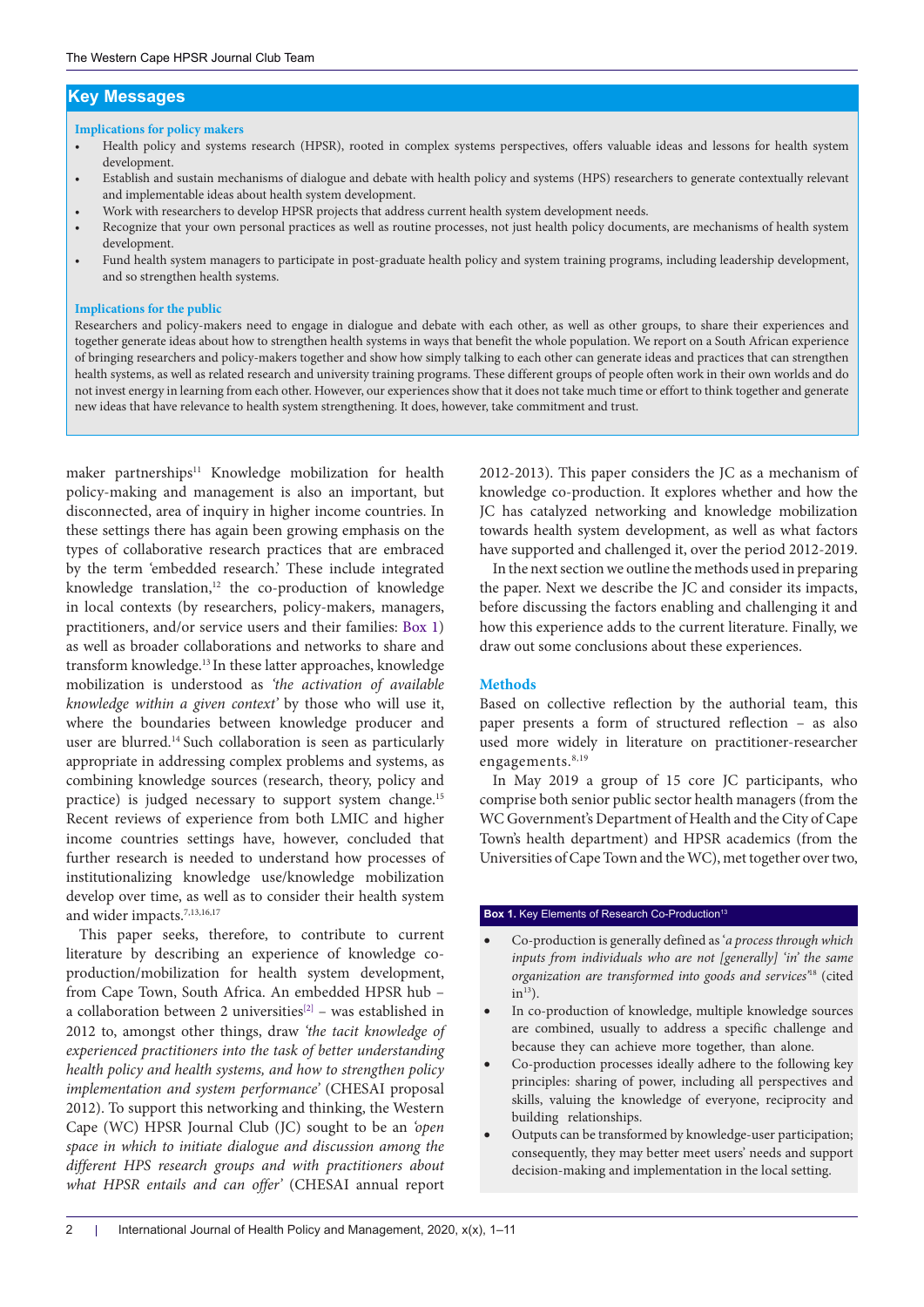half days to reflect on our experience. We, first, individually and collectively interrogated our personal experiences of the JC, in part around a set of questions prompted by a recent paper on co-production.<sup>17</sup> An initial summary analysis of these reflections was then prepared overnight and discussed collectively the next day, to test the initial synthesis and allow for additional insights. Finally, overall timelines of the JC and the wider activities and events into which it has fed were developed by managers and researchers separately, and then discussed collectively.

LG then led further preparatory analysis for this paper, comparing the products of the May 2019 reflections with additional material previously generated through regular JC processes of reflection with a wider range of people (see [Table 1\)](#page-2-0). All data were manually coded and systematically compared to allow triangulation across data sets. Whilst the May 2019 authorial judgements were largely validated through this analytic process, a few additional insights were identified (such as early concerns over the JC's possible exclusionary nature, discussed later). A recent *'social impact model,'* specifically developed for assessment of research co-production,13 was, finally, purposefully used to guide additional analysis of the JC's impact (see below). The full draft paper was then prepared, presented and discussed with all members of the authorial team, and, finally, revised for journal submission. Although academics led the final writing process, all authors contributed actively to the surrounding conceptualization and analytic processes.

Tracking research impacts is inherently difficult, given they are diffuse and long-term.<sup>20</sup> Becket et al<sup>13</sup> argue that the complex nature of co-production makes the task even more difficult, and that its philosophical roots demand attention to impacts beyond traditional, tangible measures, such as peer reviewed publications. These authors suggest it is particularly important to recognize the non-linearity of co-production impacts, and how feedback loops, multiple mechanisms and interactions lead to impact over time. For example, impacts

on practitioners and policy-makers as individuals occur long before papers are written and can themselves generate further impacts over time. Drawing from the realist understanding of context these authors propose a preliminary framework for mapping the different levels of impact that may result from co-production ([Box 2](#page-3-0)), allowing for the partnerships and processes of co-production, as well as conceptual impacts, capacity building, and possible cultural shifts in research and practice organizations.

Although this analysis was strongly shaped by the authorial team, several of those most closely involved in preparing this paper hold organizational positions in the health system and academic worlds that allow them to apply JC ideas in organizational decision-making processes and to trace those processes and their consequences. The analysis also draws on reflections from a wider range of people (see [Table 1](#page-2-0)), includes comparison with wider international experience and has been developed and tested through several rounds of collective reflection and engagement. Analytic rigor was, then, derived from the iterative cycles of collective reflection, as well as data and theoretical triangulation. Finally, we include purposeful reflection on the challenges we have faced.

# **Results**

# What Is the Western Cape HPSR Journal Club?

Established in September 2012, the JC is attended by provincial and local government health managers, as well as academics involved in education and research and researchers from other organizations. Meetings are held bi-monthly at a place and time agreed as convenient for most of us. From its inception, drawing from our initial discussions of HPSR as a field,1-3 we have had a shared interest in taking '*a deliberate whole systems/policy analysis/social science perspective'* on health system development, recognizing it as a complex system (CHESAI annual report, 2012-2013). We have also purposefully used formal papers to stimulate us to share our different insights and experience on key issues, with the

<span id="page-2-0"></span>**Table 1.** Data Used in Preparing This Paper

| Data Set                                     | <b>Details</b>                                                                                                                                                                                                                                                                                                                                                                                                                                                                            |  |
|----------------------------------------------|-------------------------------------------------------------------------------------------------------------------------------------------------------------------------------------------------------------------------------------------------------------------------------------------------------------------------------------------------------------------------------------------------------------------------------------------------------------------------------------------|--|
| May 2019 author<br>reflections               | Notes from approximately 7 hours of discussions<br>Written notes of summary analysis of initial discussions (reviewed and revised collectively)                                                                                                                                                                                                                                                                                                                                           |  |
| Reflections about the JC                     | Summary written notes of informal group reflections from 5 meetings: November 2013, March, October and November<br>2014, December 2016 (considering eg, how well JC was working, whether or not to adapt and change it, what other activities<br>might be valuable to implement as well) (anonymized notes, available to all JC members)<br>Notes include a report on an anonymous and short survey of JC members in 2013, about what was liked or disliked and<br>suggestions for change |  |
| Reflections about the<br>Think Tank meetings | Summary written notes of informal, collective reflections from 2 meetings: January and December 2017                                                                                                                                                                                                                                                                                                                                                                                      |  |
| Documentation of<br><b>CHESAI</b>            | Original proposal - including plans for practitioner-researcher engagement (CHESAI proposal 2012)<br>CHESAI annual reports 2012-2013; 2013-2014; 2014-2015<br>CHESAI final report 2016 (funded by the IDRC, Canada: grants no. 106788E001 and 106788E002)                                                                                                                                                                                                                                 |  |
| <b>CHESAI</b> evaluation<br>reports          | Mid-term evaluation report (work undertaken November 2013-2014) (S. Soal, unpublished data, 2015)<br>End of project evaluation report (work undertaken 2015-2016) (S. Soal, S. Spender, unpublished data, 2016)<br>Both included specific consideration of JC, using data drawn from observations and anonymous interviews with health<br>managers and HPS researchers                                                                                                                    |  |

Abbreviations: IDRC, International Development Research Centre; CHESAI, Collaboration for Health Systems Analysis and Innovation; JC, Journal Club; HPS, health policy and systems.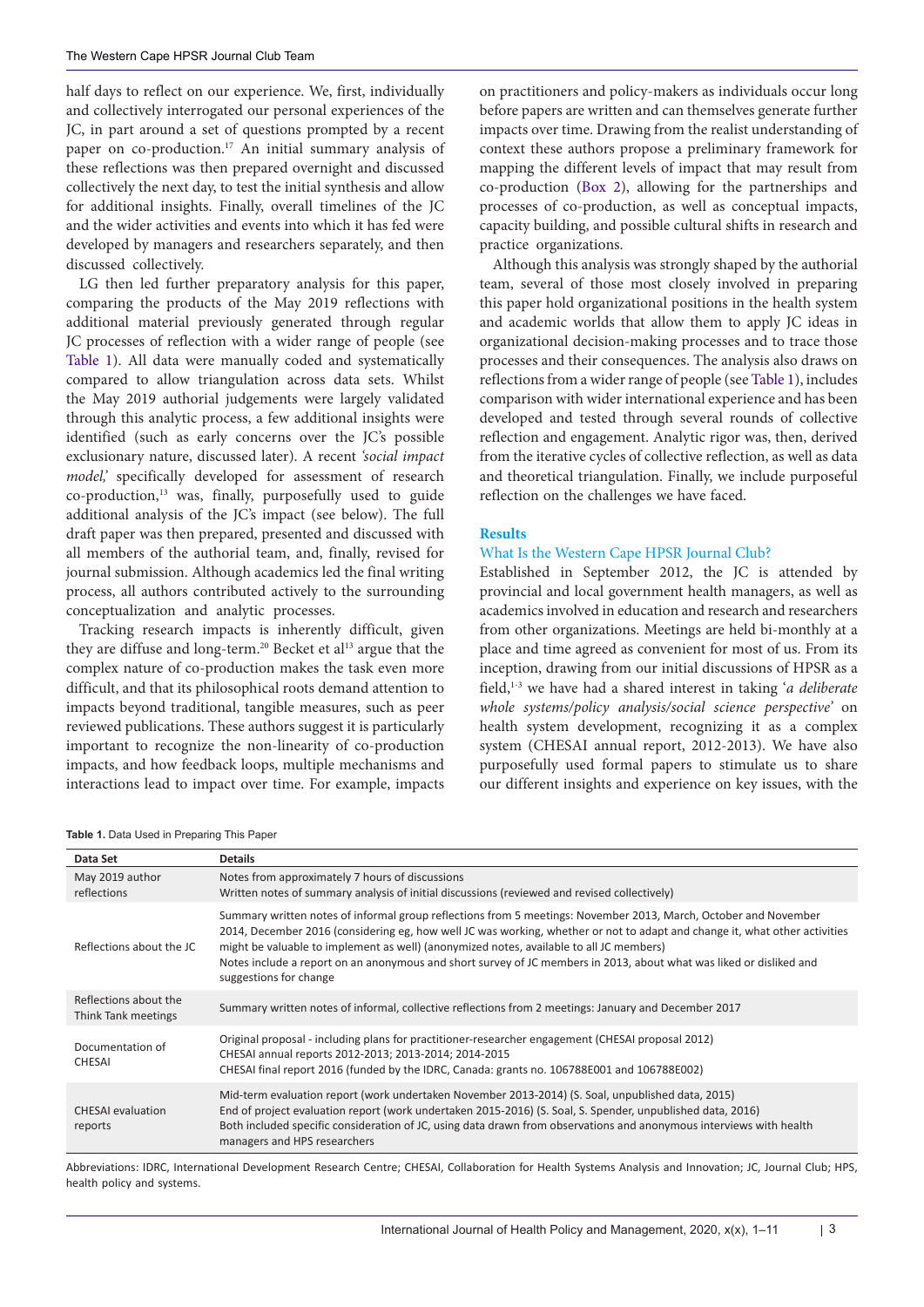# <span id="page-3-0"></span>**Box 2.** The Social Impacts of Research Co-Production Work Through 4 Levels<sup>13</sup>

- 1. Individual (micro-level) characteristics of stakeholders, including biological and psychological aspects (ie, improved mental or physical health, improved practice and skills for practitioners).
- 2. Groups/networks/interpersonal relations (microlevel) stakeholder relationships within a system (researcher/ practitioner partnerships), practice changes within teams/ departments.
- 3. Organizational or institutional (meso-level) organizations including rules, norms (culture), capacity-building and organizational structures, funding organizations, educational institutions.
- 4. Societal or infrastructure (macro-level) wider social, economic, policy and political impacts. Multiple institutions at a national scale. National public engagement, different elements of social and public value such as justice and equality.

intention of generating shared understandings of relevance to health systems' practice and research.

Although coordinated by a core team from the Universities of Cape Town and the Western Cape (UCT/UWC), JC paper selection ([Box 3\)](#page-3-1) is informed by our overall intention and by participants' views of key issues and problems in the local health system. We have also deliberately sought to create a safe space within the JC to allow views and experiences to be shared openly [\(Box 3](#page-3-1)) – as the evaluator observed (S. Soal, unpublished data, 2015):

- The safety of the space is not just interpersonal and *professional – it also applies to the topics themselves: Space is given to explore difficult topics that are simultaneously of direct relevance to practitioners' needs and experience, and also so new and experimental that it is hard to speak in clear messages about them.*
- I notice that the JC is respectful, conversational and *collegial. There is a tone and quality of seriousness and of listening, and transparency across the system – people are very open.*

Although the JC invitation list is now over 100 people, just over 40 people attended at least 3 meetings a year over 2012- 2016 (CHESAI final report 2016). The number attending any meeting is now usually around 20-25. There has clearly been a fall-off over time in participation from researchers outside the 3 WC universities, and there is also quite variable attendance by health system middle managers. However, there has been consistent participation by the core UCT/UWC team, including younger researchers as they join, and by the senior health management team of the provincial government (WCG:H – Western Cape Government, Department of Health) as well as colleagues from the health department of the City of Cape Town municipality (CityHealth).

# What Impacts Has the Western Cape HPSR Journal Club Had?

To consider impacts we initially developed the timeline of

### <span id="page-3-1"></span>**Box 3. JC Papers and Format<sup>13</sup>**

#### Papers

- In each meeting, 2 papers are presented and discussed in terms of their relevance to the South African and WC settings.
- Paper topics have addressed whole system change, leadership, organizational culture, accountability, learning organizations, resilience, boundary spanning, street level bureaucracy, and practice-research engagement.
- Papers include literature reviews, as well as conceptual and empirical pieces (themselves using a range of methods); and are drawn from a variety of disciplines.
- As a deliberate decision we have largely not used papers reporting South African research, in order to learn from conceptual papers and other countries' experiences, as well as to value the knowledge of all present rather than privileging the knowledge of the participating researchers.

#### Format

- Chairs and presenters are selected to rotate formal contributions among practitioners and researchers, allowing contributions from both groups.
- Discussions are managed on a first name basis, as a signal of flattening hierarchy.
- The Chair's role is largely to ensure all who want to contribute are able to share their thoughts and to track time.
- Sometimes the Chair also offers a wrap up of key points, but it is generally left to the individuals attending to make meaning of the discussions for their own work.

Abbreviations: WC, Western Cape; JC, Journal Club.

activities that we judge have been catalyzed and influenced by the JC ([Figure 1](#page-4-0) and [Table 2;](#page-5-0) see also [Supplementary file 1](#page-9-2)).

First, as [Figure 1](#page-4-0) illustrates, 2 additional mechanisms of practitioner-researcher engagement have spun out of the JC, allowing the deepening of relationships and consolidation of ideas. We have together attended the Global Health Systems Research Symposia since 2012 – making individual presentations (2012-2018) and offering organized and satellite sessions on action-learning processes for district health system development (2012, 2016), boundary spanning and health system resilience (2016), and embedded research, collaborative governance and non-state providers (2018; see also<sup>23</sup>). Our collective reflections about the 2016 Symposium then led to the development of the bi-monthly 'Think Tank' meeting as another *'safe, friendly, space to talk think and reflect about difficult issues outside the everyday pressures, a space whether there is mutual benefit and value-add – no deadlines, no deliverables'* (Think Tank reflection notes, December 2017). Over time, we have interrogated governance issues in this space, considered experiences of inter-sectoral collaboration in the province, and engaged with national health policy debates. Sustaining the Think Tank in 2019 proved difficult, however; perhaps because of the multiple other time demands we all face.

Second, JC relationships and ideas have, over time, fed back into a wider range of professional activities. These include a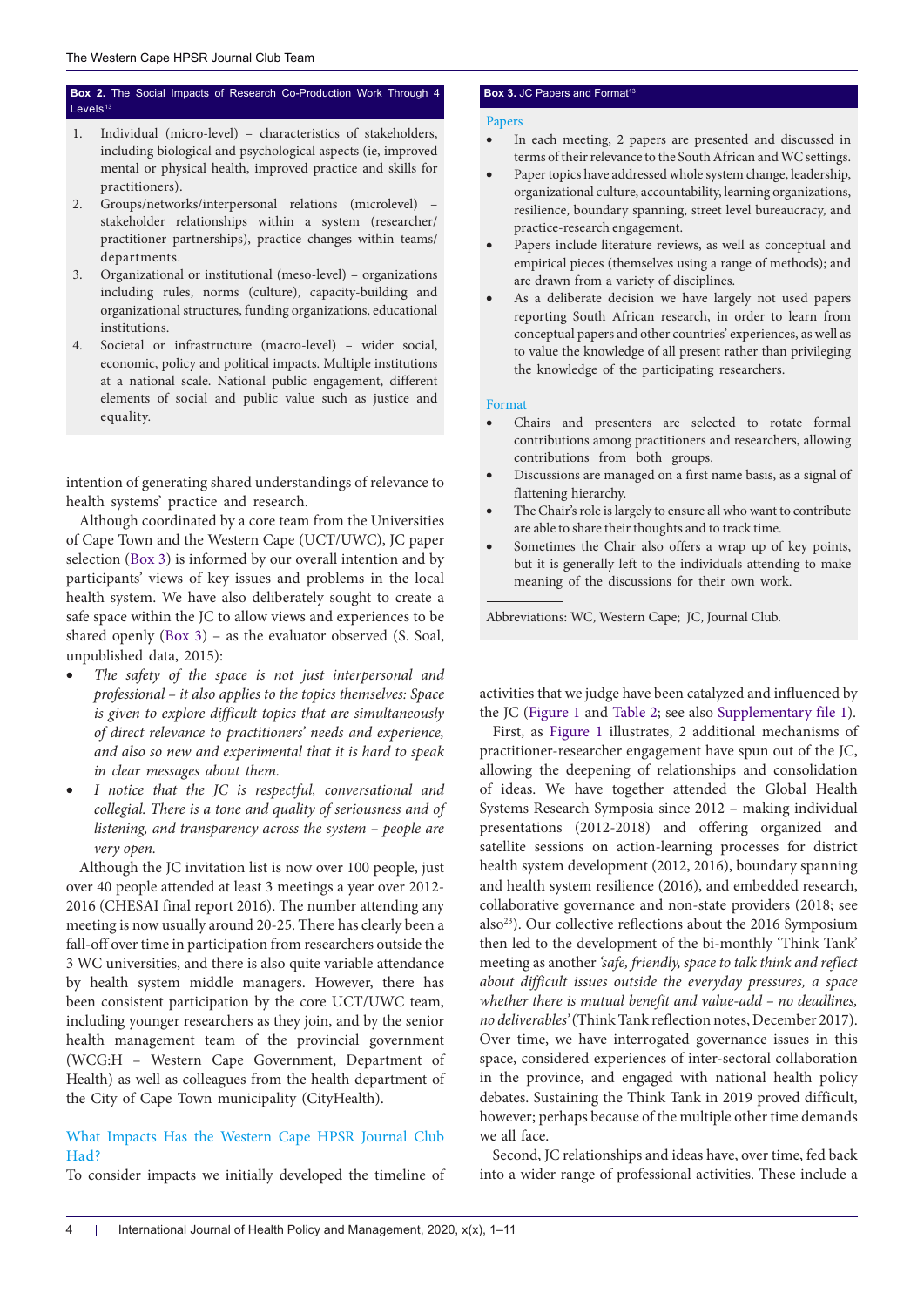<span id="page-4-0"></span>

**Figure 1.** The Timeline of Key Activities Catalyzed and Influenced by the JC.

Note: Blurred grey arrows = practitioner-researcher engagements (vertical arrows = Global HSR Symposia). Solid line box, italics = organizational developments. Shaded box = WCG:H policy documents. Dotted line, italics = University teaching developments. Dashed line box = collaborative HPS research and development projects (see [Table 1\)](#page-2-0).

Abbreviations: WOSA, the Whole of Society Approach; JC, Journal Club; HS(S), Health Systems (Strengthening); H(P)S(R), Health (Policy and) Systems (Research); UCT, University of Cape Town; UHC, Universal Health Coverage; UWC, University of the Western Cape; WCG:H, Western Cape Government, Department of Health; PAHLM, Partnership for Health Leadership and Management.

series of health system development and research projects that have been collectively developed and implemented ([Table 1\)](#page-2-0), a range of policy and organizational changes within the health system, educational activities and academic organizational developments [\(Figure 1](#page-4-0)).

We then used the social impact model [\(Box 2\)](#page-3-0) to frame our deeper understanding of the JC's impacts.

We judge that the group level is at the heart of the impacts achieved – where the development over time of a *'strong, relational team'* (May 2019 author reflections) has allowed us *'to come together and think at the same table…grappling with theory grounded in practice'* (2013 JC member survey). Continuous engagement has allowed the deepening of relationships and emergence of shared ideas. This is a '*collective process of sensemaking that helps us make sense of complexity,'* as *'the more you talk and think about ideas, the more relevance they have'* (May 2019 author reflections). In this space we have not only thought through what a systems lens is and what its implications are for health system development, but we have also worked systemically – that is, we have developed and maintained a small system founded on horizontal relationships (S. Soal, unpublished data, 2015).In both ways we have, thus, bridged the gap between academics and practitioners, research and practice, and supported wider practitioner-researcher engagement (October 2014 JC reflections; May 2019 author reflections).

The group space has also fed back into our own individual learning – with a critical and central focus on making sense in our own context of the ideas and concepts discussed. For all of us, it is a *'complexity therapeutic circle'* where we can step outside our everyday realities to think, reflect, debrief, re-charge and re-energize ourselves (May 2019 author reflections). The *'discussions allow us to make sense of a complex world, providing access to conceptual lenses and models to inform practice, stimulating critical thinking'* (Think Tank reflections, December 2017). In October 2014 within the JC, and then again in May 2019, we noted that *'ideas and concepts have given managers the language and frames to make sense of their own experience'* (confirmed in S. Soal, unpublished data, 2015). The discussions have also provided researchers with the language to deepen their thinking, as concepts and ideas have been tested against real world realities through engagement with managers. They have enabled entry into systems thinking concepts and experience for emerging HPS researchers, have given researchers confidence in the value of the complex/whole systems perspective and a language to connect to others (May 2019 author reflections). It also been interesting for researchers to hear about the inner workings of government and what happens at different levels of the health system – stimulating thinking about future research questions and grant applications (December 2016 reflections Think Tank). Finally, for all of us, our personal leadership practices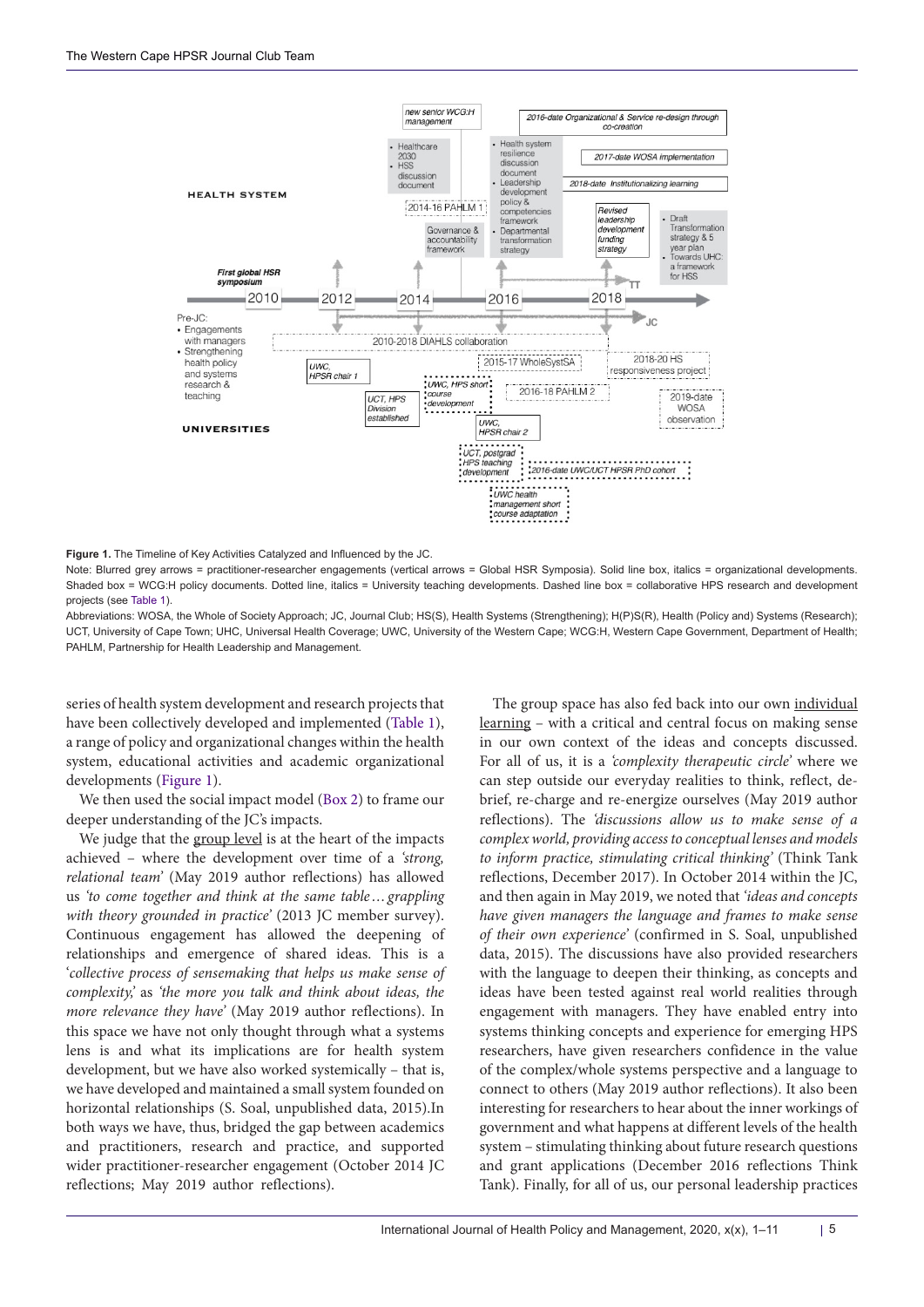<span id="page-5-0"></span>**Table 2.** Collaborative Health System Development and Research Projects Linked to the WC HPSR JC

| Years     | <b>Project Name</b>                                                                                                                      | <b>Project Details</b>                                                                                                                                                                                                                                         |
|-----------|------------------------------------------------------------------------------------------------------------------------------------------|----------------------------------------------------------------------------------------------------------------------------------------------------------------------------------------------------------------------------------------------------------------|
| 2010-2019 | <b>DIALHS</b>                                                                                                                            | An action-learning project implemented collaboratively with the WCG:H and CityHealth,<br>to understand and support district system governance and leadership                                                                                                   |
| 2014-2018 | PAHLM                                                                                                                                    | A collaborative project to develop a leadership competency framework for public health<br>system managers (Phase 1); extended to adapt and trial modifications to University<br>leadership development activities, based on the competency framework (Phase 2) |
| 2016-2019 | Whole-SystSA, Whole System Change in South<br>Africa: Understanding the experience of health<br>system transformation in the WC province | A collaborative research project to review provincial health system development 1994-<br>2016; also considering the lessons for monitoring future health system development                                                                                    |
| 2017-date | <b>WOSA</b>                                                                                                                              | An approach to inter-sectoral collaboration trialed by the WCG:H in four specific areas,<br>2017-date; from 2019, accompanied by researcher observation                                                                                                        |
| 2018-date | Strengthening health system responsiveness to<br>citizen feedback in South Africa and Kenya                                              | A research project to consider how to strengthen system response to citizen feedback,<br>implemented collaboratively with WCG:H                                                                                                                                |

Abbreviations: WC, Western Cape; JC, Journal Club; DIALHS, District Innovation for Action Learning and Health System Development; PAHLM, Partnership for Health Leadership and Management; WOSA, the Whole of Society Approach; WCG:H, Western Cape Government, Department of Health; HPSR, Health policy and systems research.

have been influenced by the engagements – stimulating, for example, the practice of being mindful and reflective, as well as developing our skills as boundary spanners (May 2019 author reflections).

Our individual and group activities have then catalysed wider meso-level effects in our respective organizations. The personal leadership lessons derived from the JC discussions and our way of organising it, have changed our practice *'in the spaces we hold and the way we hold them'* (May 2019 author reflections). For example, in processes of organizational renewal and in inter-sectoral engagements to address the social determinants of health led by WCG:H [\(Figure 1](#page-4-0)),<sup>21,22</sup> or in new CityHealth processes of engaging front-line managers and staff to develop everyday health system resilience.<sup>23</sup>As noted in the October 2014 JC reflection session, *'many of the lessons learnt from the JC are put into practice by managers…within their respective working environments'* (see also S. Soal, unpublished data, 2015).

Our overall approach has also stimulated organizational processes that seek to institutionalize system learning. In 2017, for example, a new, regular meeting (also called a 'Think Tank') was established in one of the CityHealth areas as an open, managerial learning space. In 2018, the WCG:H sought to deepen system learning through quarterly 'deep dives' on specific issues (eg, the burden of injuries and accidents, the pressures on emergency centers) as part of routine data Monitoring and Evaluation meetings. Then in 2019 the WCG:H's annual department-wide meeting was themed 'connect, collaborate and learn' for the first time, and awards were offered to recognize 'boundary spanners' (a term drawn from JC readings). Also, in 2019, a departmental 'study group' on universal health coverage was initiated to support departmental responses to current NHI policy proposals.

Finally, within the WCG:H, the ideas generated through our various engagements have fed both into wider conversations with colleagues, and into an array of provincial health system policies ([Figure 1](#page-4-0)) including HealthCare 2030<sup>24</sup> the current WCG:H strategic framework. The JC ideas have, thus, *'become part of the discourse'* of the organization (May 2019 author

reflections) and, through inter-linked policy documents, have informed a sustained and coherent framework that is driving and deepening organizational change over time.

The link of the JC to policy influence is clear for those involved. In interviews with department managers conducted by the external evaluator, "*When asked how JC helped members think differently, the response was 'read Vision 2030…it very practically brings out the interconnection between [different parts of the system]' and it is this kind of thinking that is reinforced and supported in the JC. For one official, there is a 'natural fit' between JC and what the leadership of the department is trying to achieve in the way that it works, and also in its policy"* (S. Soal, unpublished data, 2015). Another example of this natural fit is the Whole-SystSA research project [\(Table 1\)](#page-2-0), in which a joint researcher-practitioner team collaboratively reviewed WC provincial health system development 1994-2016.<sup>25</sup> Not only did this project arise out of early (2013) JC discussions, but it has subsequently fed back into continuing policy development. 2019 preparatory work towards a new Departmental Transformation Strategy, then, drew 2 key lessons from it: the importance of stable, clear, distributed leadership and of instituting learning processes to support further health system development.

In parallel, in the academic meso-level the organizational impacts of the JC have worked through 4 channels, 3 of which entail collaboration with managers:

1. The widely-known engagement with senior health system managers – including at global level through the HSR symposia – adds legitimacy to our groups and our work, with positive knock-on consequences for our organizational standing and activities. In UCT, it has helped to raise the profile of HPSR in the wider University environment, important given the newness of the field and the organizational unit leading this work. Being part of the WC HPSR network was a key element of UWC's successful applications for 2 prestigious and nationallyfunded HPSR research chair positions; and these have in turn secured further funding for research and capacity strengthening. These engagements have also given us the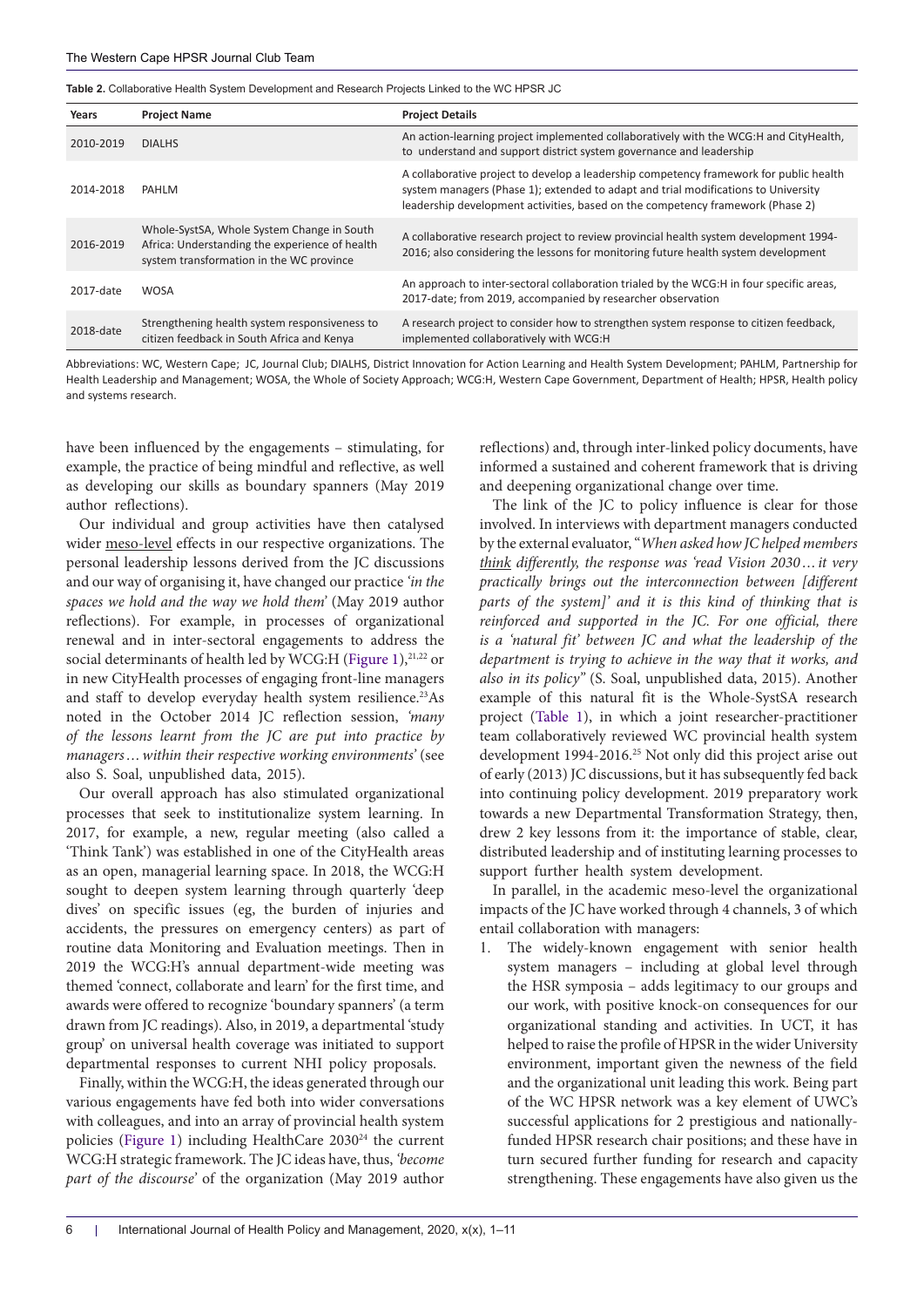language and experience to talk about co-production and embedded research and its value,<sup>26</sup> further legitimizing our overall research approach.

- 2. Post-graduate teaching programmes have been infused with HPS ideas and thinking tested through the JC ([Figure 1\)](#page-4-0), and also draw specifically on WC experience both in the form of teaching cases and as our managerial colleagues teach on these programmes. The programmes are, in turn, supporting newly-appointed academic staff to develop their understanding of health systems and HPSR. Leadership development activities for public health system managers have, in particular, been informed and supported by ideas from the JC discussions and by our strengthened relationship with the WCG:H (see [Box 4\)](#page-6-0).
- 3. The JC has directly stimulated collaborative research projects as well as Master's and PhD dissertations ([Figure](#page-4-0) [1](#page-4-0), [Table 2\)](#page-5-0).
- 4. A range of publications involve shared authorship among those involved in the  $JC<sub>1</sub><sup>22,27</sup>$  or draw on ideas discussed in the JC.23,26,28

Although the macro, societal-level impacts of the JC and linked engagements are inevitably harder to discern, it can be argued that they are likely to flow from the sorts of policy and organizational changes initiated within the WCG:H and CityHealth discussed above.<sup>16</sup> JC thinking is also acknowledged by managers as feeding into the wider processes of co-creating organizational and health service re-design [\(Figure 1](#page-4-0)), that will have long-lasting impacts on the provincial health system. Similarly, the universities' wider teaching and leadership development activities have potential system impacts and societal level benefits [\(Box 4\)](#page-6-0). Finally, 2018-2019 Think Tank discussions about the South African health system and NHI proposals are also feeding into our wider engagements in these debates (eg, through crossprovincial engagements with senior managers, participation in national meetings and advocacy activities).

At the same time, we have collectively contributed over time to HPSR field building – both in South Africa and globally. For those of us who are managers, global engagements offer the opportunity, beyond the JC, for 'practice speaking 'back' to scholarship,' and this was judged as: '*one of the critical outcomes of [our] boundary spanning approach, and one that has been especially facilitated by JC… For at least one contributor, the [2016 Global HSR Symposium] presents an opportunity to raise these questions about the relevance of academia to practice, and to speak to the necessity of up to date knowledge from the point of view of the system itself'* (S. Soal, S. Spender, unpublished data, 2016). The academics, meanwhile, have also infused ideas generated through the JC and linked activities into our wider research and personal roles within Health System Global, the membership society for our field.

# **Discussion**

As the paper title notes, the experiences we report here are not just about a JC. Instead the JC is at the center of an emergent effort to bridge the practitioner-researcher divide

# <span id="page-6-0"></span>**Box 4.** Leadership Development for Public Health System Managers

- Based on previous research and teaching, the WCG:H initiated the collaborative PAHLM project in 2012 – through which it worked collaboratively with UCT, UWC and the University of Stellenbosch (US) to develop the 2016 Leadership Competency Framework and Leadership Development Policy (also drawing from earlier WCG:H work to support organizational culture change). In 2017- 2018 the universities then self-funded a phase of work to test new approaches to leadership development based on these frameworks.
- These activities have, in turn, influenced the universities' teaching programs – leading, for example, to: the attachment of an additional 4-5 sessions an action learning set to the UWC short course in health management, to deepen leadership development; the use of the competency framework as a point of personal self-reflection for participants in the UCT and US PG Diplomas in Health Leadership and Management, respectively; the purposeful use of team assignments as part of the UCT student assessment approach; and the deliberate intention to, over time, recruit teams of people from the same workplace to attend the linked programs; and collective planning across the universities to ensure synergies among our programmes.
- As our programs all actively use and engage with HPS ideas, we are supporting a growing number of managers within WCG:H (and nationally) to hold a shared, systems perspective and mindset, and to infuse this into their leadership practices.
- Overall, then, by encouraging the participation of a critical mass of people from the same workplace and developing competence in systems thinking, our leadership development activities have the potential to make a contribution to overall system development.

Abbreviations: PAHLM, Partnership for Health Leadership and Management; WCG:H, Western Cape Government, Department of Health; UCT, University of Cape Town; UWC, University of the Western Cape; HPS, health policy and systems.

in order to mobilize knowledge in support of health system development. Unlike the more common focus on research projects/programs in thinking about co-production<sup>13,17</sup> and knowledge translation,<sup>8</sup> our paper reports a systemic form of knowledge co-production<sup>15</sup> occurring in and through a still-developing and small community of practice located within one geographical setting.<sup>29</sup> It provides an example of embedded research at work, showing how co-production of ideas can inform health policy decision-making and implementation,<sup>13,14</sup> as well as wider health system development,<sup>15</sup> in local settings.

Ultimately, within our setting we suggest that we have had what Becket et al<sup>13</sup> call paradigmatic impacts, 'the potential *to modify ways of understanding the world and shift frames of reference.'* We have seen, first, the emergence of new ideas, research approaches and relationships in this setting – such as understandings about whole system change, actionlearning and the relational space we have created. These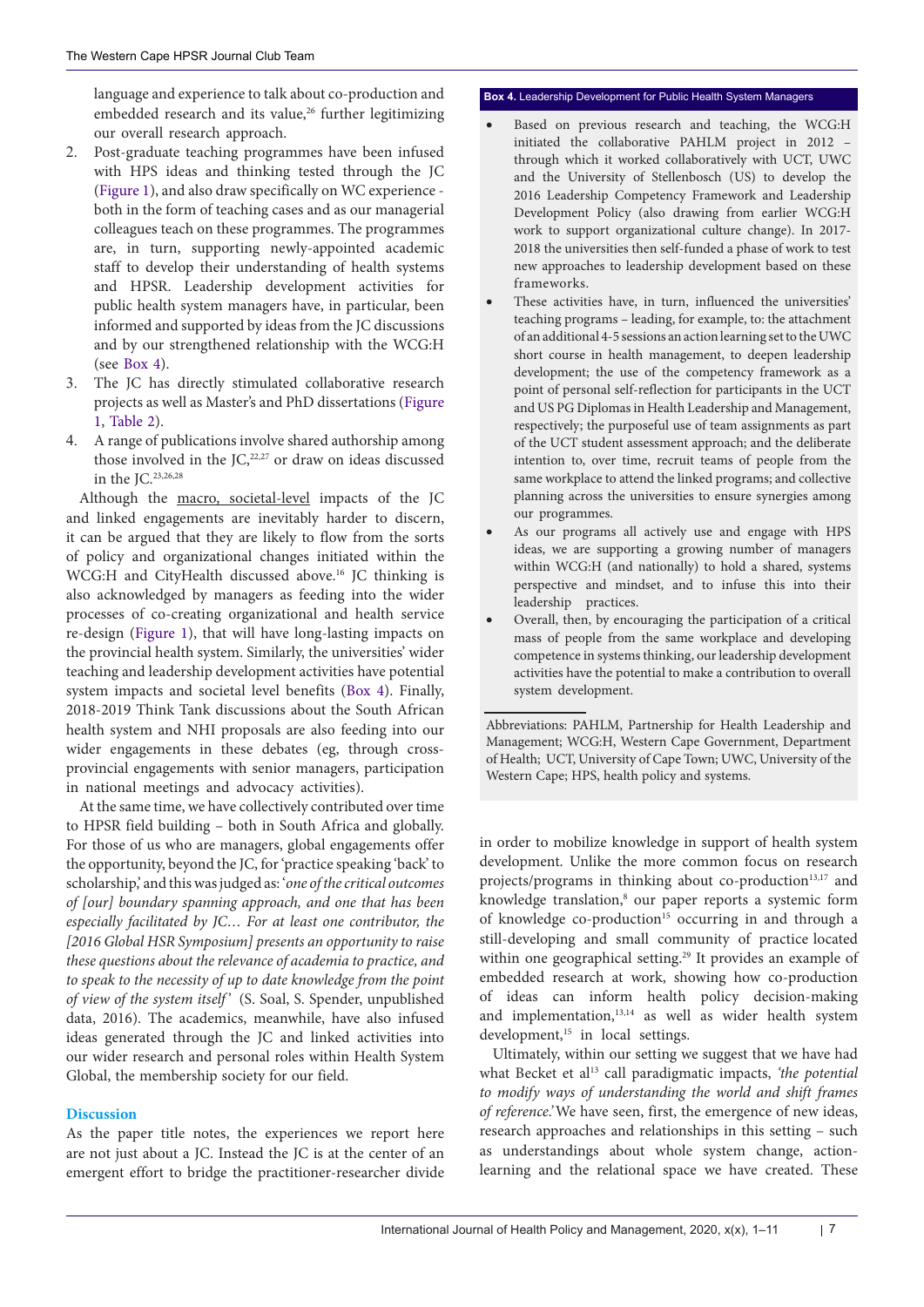are conceptual impacts.<sup>30</sup> Second, we see 'transformative synergies' from the knowledge we have mobilized collectively – in that it has not only generated research outputs (papers, conference presentations) and new research projects, but also led to outcomes such as health system and policy changes and capacity strengthening. The health system decision-making roles held by the practitioners amongst us have enabled instrumental impacts<sup>30</sup> within the health system, the academics have fed JC ideas back into their educational activities and, together, we have fed them into new collaborative research.

The interaction between ideas, policy and organizational changes, research developments and adapted teaching programs, is at the heart of these transformative synergies. The potential for co-production to have social impact through feedback into capacity development activities is, in particular, rarely acknowledged.13 *'Ideas have legs and travel'* is the way we have explained these impacts – as well as recognizing that they have been developed and honed in a trusting, relational space: *'it's in the relationship between the two perspectives (manager and researcher) where the magic happens*' (May 2019 author reflections). Our experiences [\(Figure 2](#page-7-0), [Supplementary file 2\)](#page-9-3) demonstrate, then, how micro-level changes, at the personal and group level, can seed meso level change, including the emergence of new ideas – generating a cycle of non-linear chains of impact through which macro-level change might occur.13 For example: new practitioner leadership practices stimulated by JC ideas become embedded in the routines of the health system, and in turn leverage sustained system change; adapted leadership development programs draw on new knowledge honed in the JC and then seed the spread of micro-level changes in their participants, with wider system effects [\(Box 4\)](#page-6-0); and the practice of co-production embodied in the JC introduces emerging researchers to systemic understandings and relevant research methods, which feed back into their research and training activities, spreading the learning further.

The factors that have supported the JC engagement and impacts include the context in which we are located -

<span id="page-7-0"></span>

**Figure 2. JC impacts Across Levels.** 

Note: Solid lines = traceable interactions among impact levels. Dashed lines = likely interactions among impact levels. Dotted lines = untraceable spin-off impacts. Abbreviation: JC, Journal Club.

characterized by prior relationships<sup>[3]</sup> based, as is common in communities of practice, $29$  on mutual respect, and an evidence ecosystem open to learning.<sup>25,31</sup> Our individual and collective motivations for engaging in the JC are also important, as in any practice community.<sup>29</sup> Through the JC, the academics among us set out to deepen our learning about health systems through engagement with practitioner colleagues. We recognized the limits of our formalized, research knowledge in understanding the everyday realities of complex health systems and how to strengthen them, and sought to cross the bridge between research and practice (S. Soal, S. Spender, unpublished data, 2016). In parallel, valuing the academics' HPSR perspectives, those of us who are health system managers set out to engage intellectually to deepen our practice for health system development. Collegial engagement around ideas was then the defining characteristic of the experience.21 Recognizing that *'to change the world, we must first change ourselves'* (May 2019 author reflections) we all value the space to reflect together and the learning about system complexity we have gained from the JC. We see it as contributing to our personal leadership and practice/research journeys and as supporting our shared political project, to strengthen the health system towards health equity and social justice. Shared purposes<sup>13</sup> are critical for co-production, and political rationales may be most important.<sup>17</sup>

Specific aspects of the JC's design have also enabled our engagements and impacts [\(Box 5\)](#page-8-0). Some design features reflect wider recommendations for traditional academic JCs.<sup>32,33</sup> However, our key focus has been on considering the relevance of the papers to health system practice rather than scientific skill development. More importantly, these features reflect core principles acknowledged to support coproduction – such as equality among participants, power sharing, valuing all forms of knowledge and relationship building.13,17 "*Practitioner contributors refer to the freedom and absence of 'fear' in JC, to its 'lack of formality and hierarchy,' to the fact that you can 'focus on ideas' and 'discuss these openly"*  (S. Soal, unpublished data, 2015). The way we have managed our collective spaces has, then, enabled our collective thinking, sustained our relationships and supported wider impacts. As the evaluator commented, *"the networked character'* of our engagement *'creates an approach to HPSR promotion that is not located in any single organization, or institution, yet is organizational in that it galvanizes the energies and focus of people into common intellectual and practical pursuits"* (S. Soal, unpublished data, 2015).In essence, then, as would be expected of a community of practice,<sup>29</sup> the JC has created a *'social context'* in which *'knowledge, practice and policy can be interrogated, modified and learned'*13 and transformed into shared ideas, knowledge and wider action. It represents a systems' model of knowledge to action,<sup>15</sup> and illustrates how cultural-cognitive factors can support the institutionalization of knowledge use.16

The long-term and sustained engagement of a central core of managers and academics has, crucially, allowed us to maintain our purpose and focus, even as a wider array of people have shifted in and out of the JC. It has supported the maturation of ideas through cycles of engagement that have spun off into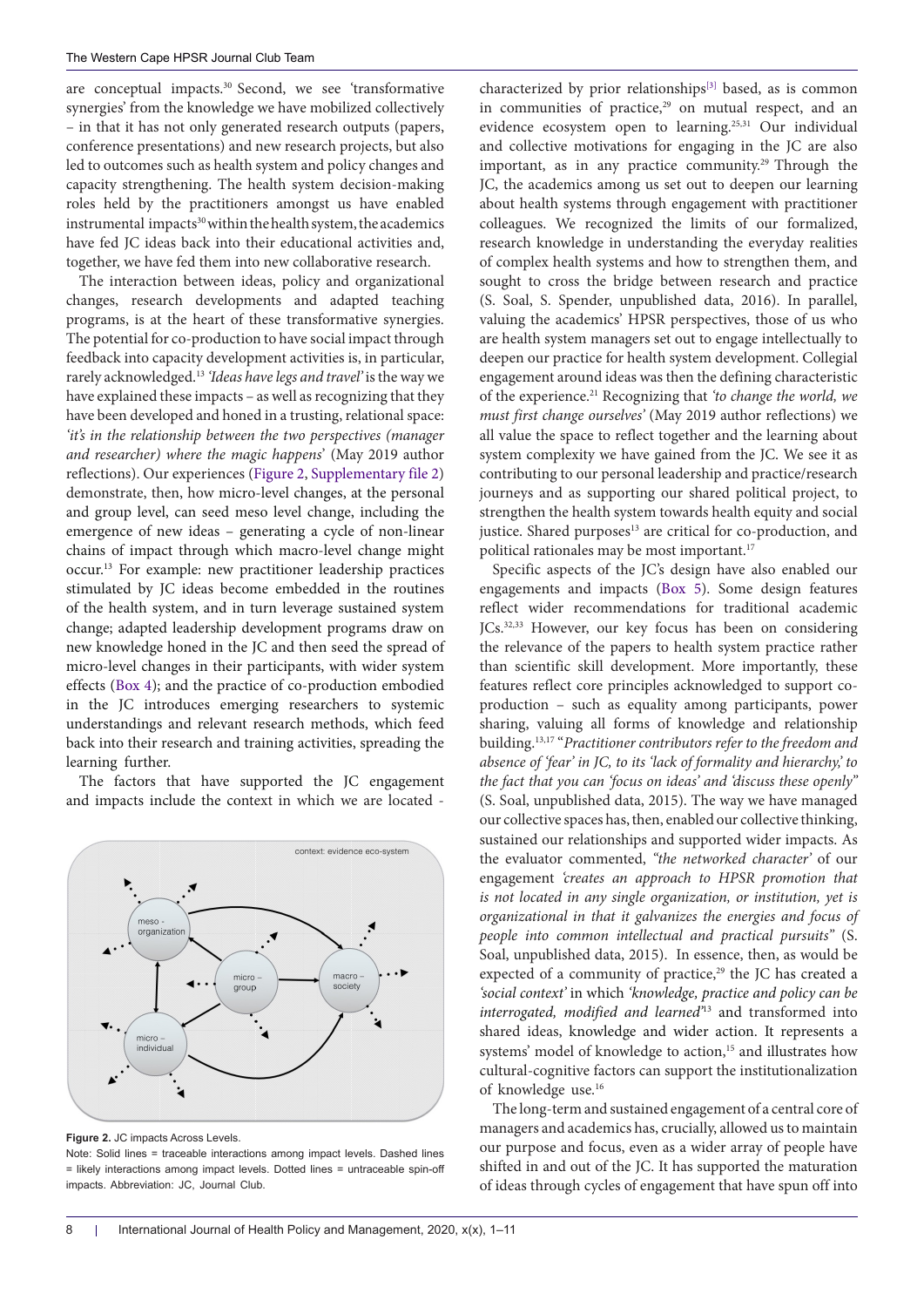- The mutually agreed 'systems' focus.
- Papers seen as an accepted, credible and neutral catalyst for reflection and conversation, that act as a focusing point outside researcher/manager worlds.
- The deliberate and careful selection of papers that challenge our world views and stimulate our thinking, speak to current health system realities and generate ideas that can be picked up in our personal leadership practice.
- Focusing on the real-world relevance of the ideas presented in the papers, drawing on tacit and formal knowledge, rather than on scientific critique based primarily on so-called 'expert' knowledge.
- The creation of a non-threatening and (largely) nonhierarchical, safe space through specific practices that nurture trusting relationships, such as sharing roles, respectful engagement and ensuring '*you don't leave with a to do list'* that only adds to your usual workload (May 2019 author reflections).

wider conversations and activities. The involvement of senior health system managers is unusual in wider co-production experience<sup>13,34</sup> and has clearly been critical in feeding JC ideas into health system policy and practice. In addition, by supporting the JC and linking JC ideas to wider educational and research activities, the academics have demonstrated the broad range of researcher entrepreneurship that facilitates policy impact.19

However, sustaining our activities is challenging and we recognize risks in the way we have engaged. Whilst we feel that our foundation of relationships makes it possible to 'talk truth to power' within the collective, we recognize that concern for the relationships may silence contestation around ideas (May 2019 author reflections). The more powerful voices among us may also crowd out others, despite our intentions (JC notes November 2013), and we risk being exclusive in participation (JC notes November 2014; S. Soal, S. Spender unpublished data, 2016) and through our shared language (May 2019 author reflections). By holding the space specifically for those who want to develop and deepen a systems perspective, we are perhaps missing opportunities to infuse ideas into more traditional health science networks and thinking. Finally, despite our intentions, we have not been able to engage a wider range of system actors - such as middle managers and front-line health staff and civil society organizations (JC notes November 2013; November 2014; December 2016).

The risks of co-production outlined by Oliver et al,<sup>17</sup> therefore, have resonance for us. Amongst others, it requires particular inter-personal skills and is seen as *"time-consuming, ethically complex, emotionally-demanding, inherently unstable, vulnerable to external shocks, subject to competing demands*  and expectations<sup>"35</sup> (cited in<sup>17</sup>). For academics, it can be seen as threatening our neutrality and independence and, despite our own organizations' concerns for socially responsive activities, is not always well recognized in academic career development. For health system managers, it can be seen as a luxury activity in the face of the immediate need to manage

<span id="page-8-0"></span>**Box 5.** Features of JC Design and Approach That Support Impacts the huge pressures facing the health system.

Finally, we recognize that in some ways we have been more successful in working with the global HPSR community than the South African health systems and health research community. In 2019 we sought, then, to engage in the wider South African NHI debates by applying systemic perspectives and planned to strengthen such engagement in the future.

# **Conclusion**

The JC does not have a lifetime-guarantee and will only continue for as long as members see value in it as part of a shared approach to systemic learning.

We also do not suggest that this approach to knowledge coproduction can simply be replicated: we are a particular group of people, engaging in a particular space at a particular time. Nonetheless, we suggest that the principles and practices of our approach have wider relevance – and hope they will live on through our personal and wider organizational activities. Our experiences point to the potential for knowledge to have impact through a systemic practice of engagement informed by an understanding of organizational complexity. It is, in essence, a systemic model of knowledge to action<sup>15</sup> that shows *'the potential for the research process and productive human interactions to affect much deeper and more enduring change.'*<sup>13</sup> Such an approach to knowledge mobilization requires a critical mass of interested participants willing to take the risk of crossing over established boundaries and enabling feedback loops, in pursuit, in our case, of the shared goal of strengthening health systems for social justice.

Ultimately, our experiences suggest that:

- HPSR ideas and collective sense-making processes can support health system development;
- Relational and trustworthy spaces of engagement between managers and researchers who have shared goals can be effective places of knowledge mobilization to support action;
- Long-term and consistent engagement among stable groups of managers and researchers enables knowledge mobilization and impact;
- The mandated policy and organizational leadership roles of managers provide mechanisms for meso- and macrolevel research impacts;
- The mandated teaching and capacity development roles of universities, together with their research role, enable the spread of ideas through people and organizations into society.

# **Acknowledgements**

We thank all colleagues who attend the Western Cape HPSR Journal Club for their continuing engagement.

The Western Cape HPSR Journal Club team that developed this paper consists of the following members, displayed with their affiliations:

At Health Policy and Systems Division, School of Public Health and Family Medicine, University of Cape Town, Cape Town, South Africa: Leanne Brady, Lucy Gilson, Jill Olivier, Marsha Orgill, Maylene Shung-King, Eleanor Whyle.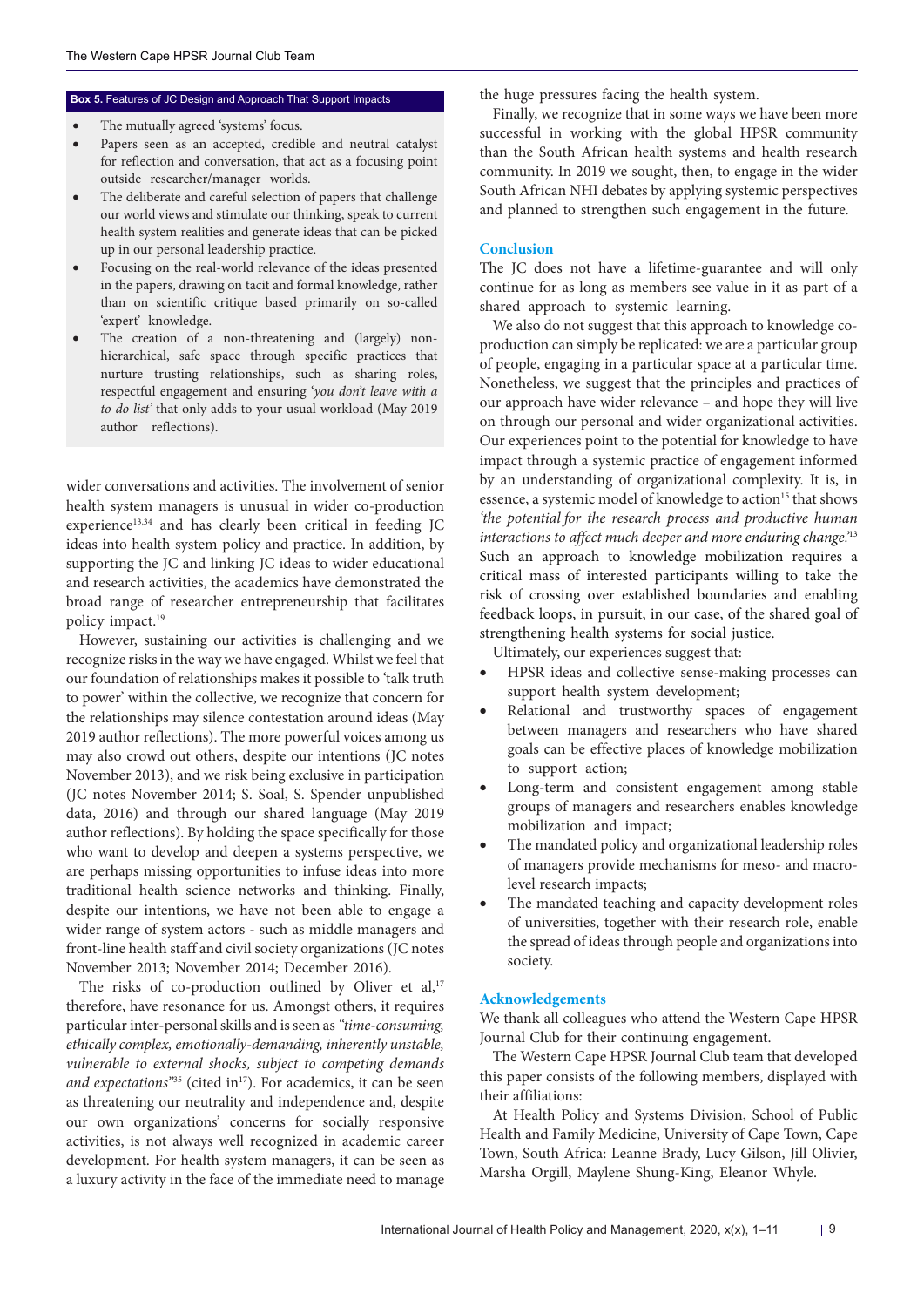At Department of Health, Emergency Medical Services, Western Government, Cape Town, South Africa: Leanne Brady.

At Department of Health, Western Cape Government, Cape Town, South Africa: Keith Cloete, Beth Engelbrecht, Krish Vallabhjee.

At Department of Health, City of Cape Town Municipal Authority, Cape Town, South Africa: Soraya Ellokor.

At School of Public Health, University of the Western Cape, Cape Town, South Africa: Asha George, Uta Lehmann, Ida Okeyo, Nikki Schaay, Helen Schneider.

At Department of Global Health and Development, London School of Hygiene and Tropical Medicine, London, UK: Lucy Gilson.

#### **Ethical issues**

As noted in the methods section we did not seek ethics clearance for the processes of collective reflection on our *own* experience that generated data used in this paper. However, ethics clearance was granted for the CHESAI evaluation on which we also draw by the University of the Western Cape, South Africa (registration number HS/16/6/40).

#### **Competing interests**

LG reports that the authors of the paper are all participants in the activity discussed.

#### **Authors' contributions**

All authors contributed to this paper by generating, sharing and collectively discussing their own reflections and insights, and by reviewing the draft and final versions of the paper. LG coordinated the writing process, including conducting additional analyses reviewed by the full authorship team.

#### **Funding**

The preparation of this paper received no funding. The Journal Club was originally developed as part of the Collaboration for Health Systems Analysis and Innovation, funded by the International Research and Development Centre, Canada (grants 106788E001 and 106788E002).

#### **Endnotes**

<span id="page-9-0"></span>[1] Multiple terms are used in the literature on knowledge transfer, translation, exchange and mobilization; including, in LMICs, the funder-inspired terms of GRIPP (getting research into policy and practice) and research uptake. In many instances this literature focuses specifically on knowledge as research evidence, and adopts a linear, or one-way, model of understanding the process of transferring this knowledge into policy and practice. In this paper we use the term knowledge mobilization to recognize the multiple, dynamic pathways through which the combination of multiple knowledge sources (including concepts and ideas, practice or tacit knowledge, rather than only research evidence) bring about change in policy and practice. We understand knowledge mobilization in this sense, to be central to understandings of embedded research and knowledge co-production process.

<span id="page-9-1"></span>[2] Initiated in 2012, the Collaboration for Health Systems Analysis and Innovation (CHESAI) sought to develop an HPSR hub in Cape Town, rooted in concern for health system equity and in social science perspectives on health policy and health systems. Led by the HPSR groups within the UCT and the UWC, CHESAI built on their existing HPS teaching and research activities and wider engagement with managerial and practitioner colleagues provincially and nationally.

<span id="page-9-4"></span>[3] Trusting relationships had been established through activities such as: the UWC Winter School, a continuous professional development programme aimed at South African public health managers, which has run annually for over 25 years; UCT's Oliver Tambo Fellowship programme, which has provided health management training to public sector managers since 1996; and the District Innovation and Action Learning for Health System development collaboration, 2010-2019.

#### **Supplementary files**

<span id="page-9-2"></span>[Supplementary file 1](https://www.ijhpm.com/data/ijhpm/news/Gilson-Supple-File-1-IJHPM.pdf). The Timeline of the WC HPSR Journal Club and Linked Activities.

<span id="page-9-3"></span>[Supplementary file 2](https://www.ijhpm.com/data/ijhpm/news/Gilson-Supple-File-2-IJHPM.pdf). The Social Impact of the WC HPSR Journal Club (Using the Framework of<sup>13</sup>).

#### **References**

- 1. Mills A. Health policy and systems research: defining the terrain; identifying the methods. *Health Policy Plan*. 2012;27(1):1-7. doi:[10.1093/heapol/czr006](https://doi.org/10.1093/heapol/czr006)
- 2. Sheikh K, Gilson L, Agyepong IA, Hanson K, Ssengooba F, Bennett S. Building the field of health policy and systems research: framing the questions. *PLoS Med*. 2011;8(8):e1001073. doi:[10.1371/journal.](https://doi.org/10.1371/journal.pmed.1001073) [pmed.1001073](https://doi.org/10.1371/journal.pmed.1001073)
- 3. De Savigny D, Adam T. *Systems Thinking for Health Systems Strengthening*. Geneva: World Health Organization; 2009.
- 4. Sheikh K, George A, Gilson L. People-centred science: strengthening the practice of health policy and systems research. *Health Res Policy Syst*. 2014;12:19. doi:[10.1186/1478-4505-12-19](https://doi.org/10.1186/1478-4505-12-19)
- 5. Green A, Bennett S. *Sound Choices: Enhancing Capacity for Evidence-Informed Health Policy*. Geneva: World Health Organization; 2007.
- 6. World Health Organization (WHO). *Strategy on Health Policy and Systems Research: Changing the Mindset.* Geneva: WHO; 2012.
- 7. Gilson L, Orgill M, Shroff ZC. *A Health Policy Analysis Reader: The Politics of Policy Change in Low- and Middle-Income Countries*. Geneva: World Health Organization; 2018.
- 8. El-Jardali F, Lavis J, Moat K, Pantoja T, Ataya N. Capturing lessons learned from evidence-to-policy initiatives through structured reflection*. Health Res Policy Syst*. 2014;12:2. doi:[10.1186/1478-4505-](https://doi.org/10.1186/1478-4505-12-2) [12-2](https://doi.org/10.1186/1478-4505-12-2)
- 9. Zida A, Lavis JN, Sewankambo NK, Kouyate B, Ouedraogo S. Evaluating the process and extent of institutionalization: a case study of a rapid response unit for health policy in Burkina Faso. *Int J Health Policy Manag*. 2018;7(1):15-26. doi[:10.15171/ijhpm.2017.39](https://doi.org/10.15171/ijhpm.2017.39)
- 10. Ongolo-Zogo P, Lavis JN, Tomson G, Sewankambo NK. Assessing the influence of knowledge translation platforms on health system policy processes to achieve the health millennium development goals in Cameroon and Uganda: a comparative case study. *Health Policy Plan.* 2018;33(4):539-554. doi:[10.1093/heapol/czx194](https://doi.org/10.1093/heapol/czx194)
- 11. Sriram V, Bennett S, Raman VR, Sheikh K. developing the national knowledge platform in India: a policy and institutional analysis. *Health Res Policy Syst*. 2018;16(1):13. doi[:10.1186/s12961-018-0283-3](https://doi.org/10.1186/s12961-018-0283-3)
- 12. Nguyen T, Graham ID, Mrklas KJ, et al. How does integrated knowledge translation (IKT) compare to other collaborative research approaches to generating and translating knowledge? learning from experts in the field. *Health Res Policy Syst*. 2020;18(1):35. doi:[10.1186/s12961-020-0539-6](https://doi.org/10.1186/s12961-020-0539-6)
- 13. Beckett K, Farr M, Kothari A, Wye L, le May A. Embracing complexity and uncertainty to create impact: exploring the processes and transformative potential of co-produced research through development of a social impact model. *Health Res Policy Syst*. 2018;16(1):118. doi[:10.1186/s12961-018-0375-0](https://doi.org/10.1186/s12961-018-0375-0)
- 14. Langley J, Wolstenholme D, Cooke J. 'Collective making' as knowledge mobilisation: the contribution of participatory design in the co-creation of knowledge in healthcare. *BMC Health Serv Res.* 2018;18(1):585. doi[:10.1186/s12913-018-3397-y](https://doi.org/10.1186/s12913-018-3397-y)
- 15. Best A, Holmes BJ. Systems thinking, knowledge and action: towards better models and methods. *Evid Policy*. 2010;6(2):145-159. doi:[10.1332/174426410x502284](https://doi.org/10.1332/174426410x502284)
- 16. Koon AD, Windmeyer L, Bigdeli M, et al. A scoping review of the uses and institutionalisation of knowledge for health policy in lowand middle-income countries. *Health Res Policy Syst*. 2020;18(1):7. doi:[10.1186/s12961-019-0522-2](https://doi.org/10.1186/s12961-019-0522-2)
- 17. Oliver K, Kothari A, Mays N. The dark side of coproduction: do the costs outweigh the benefits for health research? *Health Res Policy Syst.* 2019;17(1):33. doi:[10.1186/s12961-019-0432-3](https://doi.org/10.1186/s12961-019-0432-3)
- 18. Ostrom E. Crossing the great divide: coproduction, synergy, and development. *World Dev.* 1996;24(6):1073-1087.
- 19. Gilson L, McIntyre D. The interface between research and policy: experience from South Africa. *Soc Sci Med*. 2008;67(5):748-759. doi:[10.1016/j.socscimed.2008.02.005](https://doi.org/10.1016/j.socscimed.2008.02.005)
- 20. Greenhalgh T, Raftery J, Hanney S, Glover M. Research impact: a narrative review. *BMC Med*. 2016;14:78. doi:[10.1186/s12916-016-](https://doi.org/10.1186/s12916-016-0620-8) [0620-8](https://doi.org/10.1186/s12916-016-0620-8)
- 21. Engelbrecht B. CHESAI Blog: In search of health system strengthening